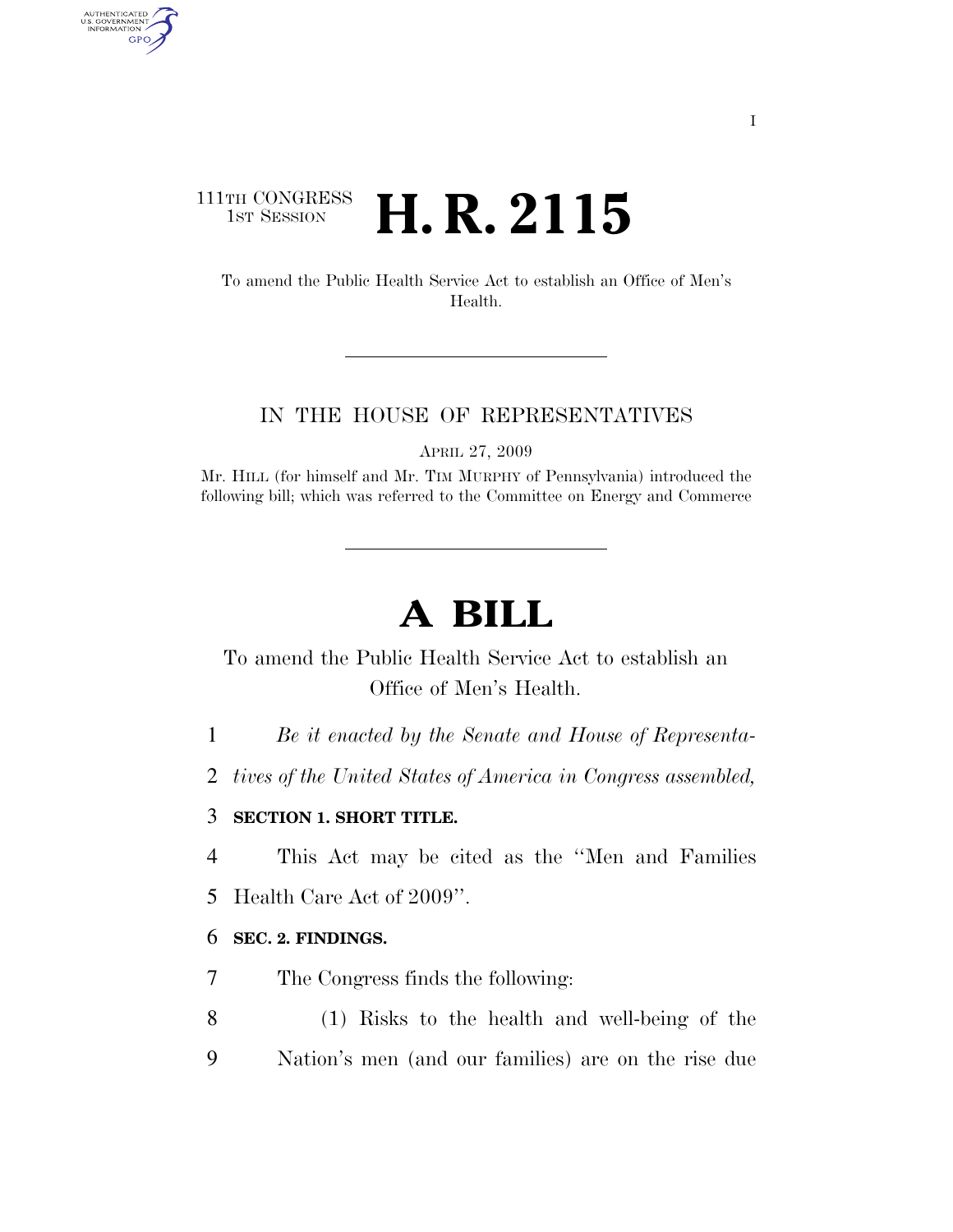| $\mathbf{1}$   | to a lack of education, awareness, and pursuit of   |
|----------------|-----------------------------------------------------|
| $\overline{c}$ | preventative screening and care—                    |
| 3              | $(A)$ men are leading in 9 out of the top 10        |
| $\overline{4}$ | causes of death;                                    |
| 5              | $(B)$ 1 in 2 men versus 1 in 3 women in             |
| 6              | their lifetime will be diagnosed with cancer;       |
| 7              | (C) the life expectancy gap between men             |
| 8              | and women has increased from one year in            |
| 9              | 1920 to 5.2 years in 2005; and                      |
| 10             | $(D)$ studies show that women are 100 per-          |
| 11             | cent more likely than men to visit a doctor,        |
| 12             | have regular physician check-ups, and obtain        |
| 13             | preventive screening tests for serious diseases.    |
| 14             | (2) While this health crisis is of particular con-  |
| 15             | cern to men, it is also a concern for women regard- |
| 16             | ing their fathers, husbands, sons, and brothers.    |
| 17             | (3) According to the Census Bureau, by the          |
| 18             | time men and women reach age 65, the ratio of men   |
| 19             | to women reduces to 85 to 100. The growing dis-     |
| 20             | parity in this statistic suggests that among other  |
| 21             | factors, the declining health of men increases the  |
| 22             | risk of women entering retirement age as widows.    |
| 23             | (4) According to the Administration on Aging,       |
| 24             | more than half of elderly widows now living in pov- |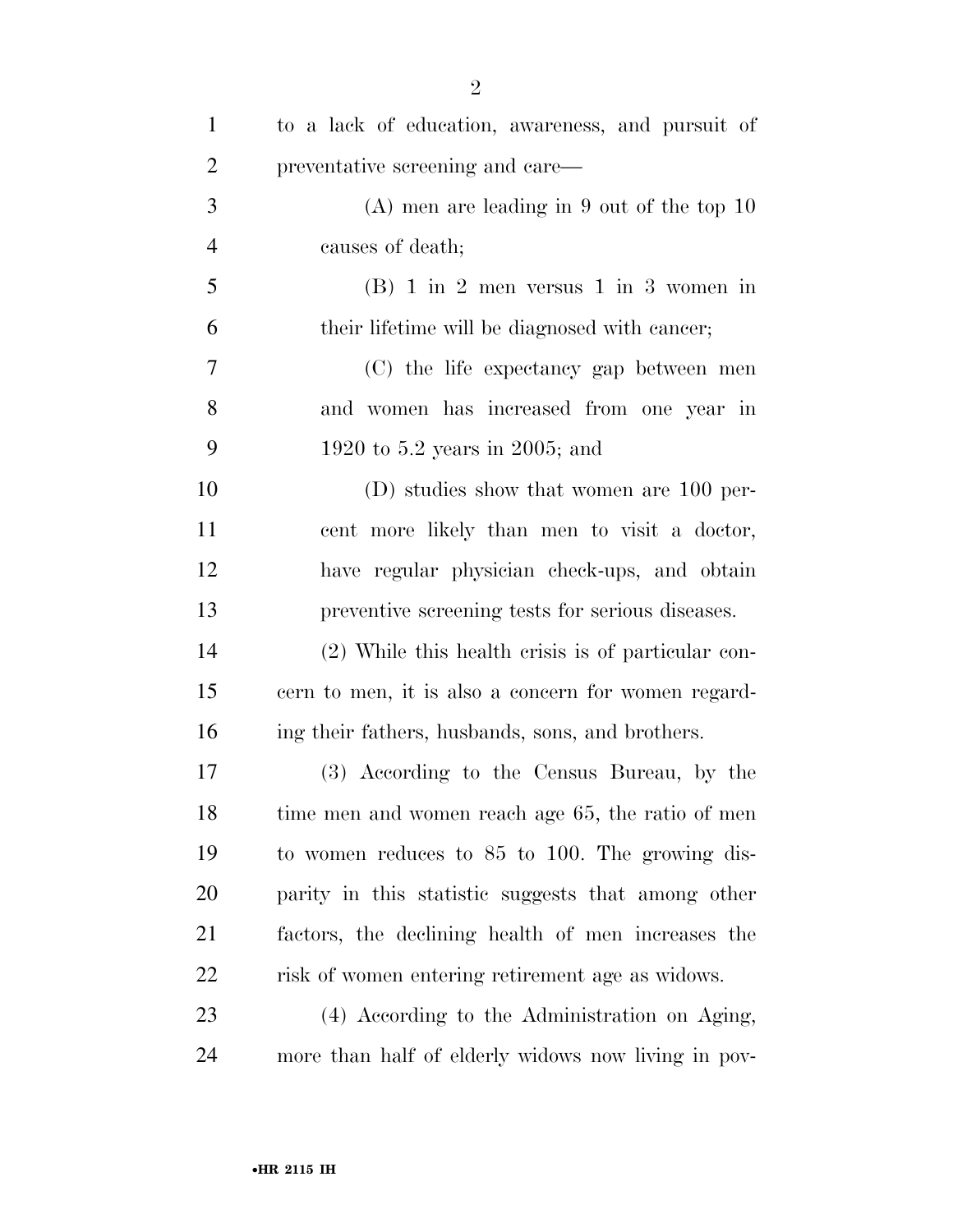erty were not poor before the death of their hus-bands.

 (5) Men's health is a concern to Federal and State governments which absorb the enormous costs of premature death and disability, including the costs of caring for dependents left behind.

 (6) Educating men, their families, and health care providers about the importance of early detec- tion of male health issues (i.e. cardiovascular, men- tal, prostate health, cancer (lung, prostate, skin, colorectal, testicular, and more), HIV/AIDS, osteoporosis, and other pertinent health issues) can result in reducing rates of mortality for male-specific diseases, as well as improve the health of the Na-tion's men and its overall economic well-being.

 (7) Of concern is the physical, mental, and emotional well-being of our military men (and women) returning from war zones and our veterans. We must pay attention to their needs and the needs of their families.

 (8) Recent scientific studies have shown that regular medical exams, preventive screenings, reg- ular exercise, and healthy eating habits can help save lives.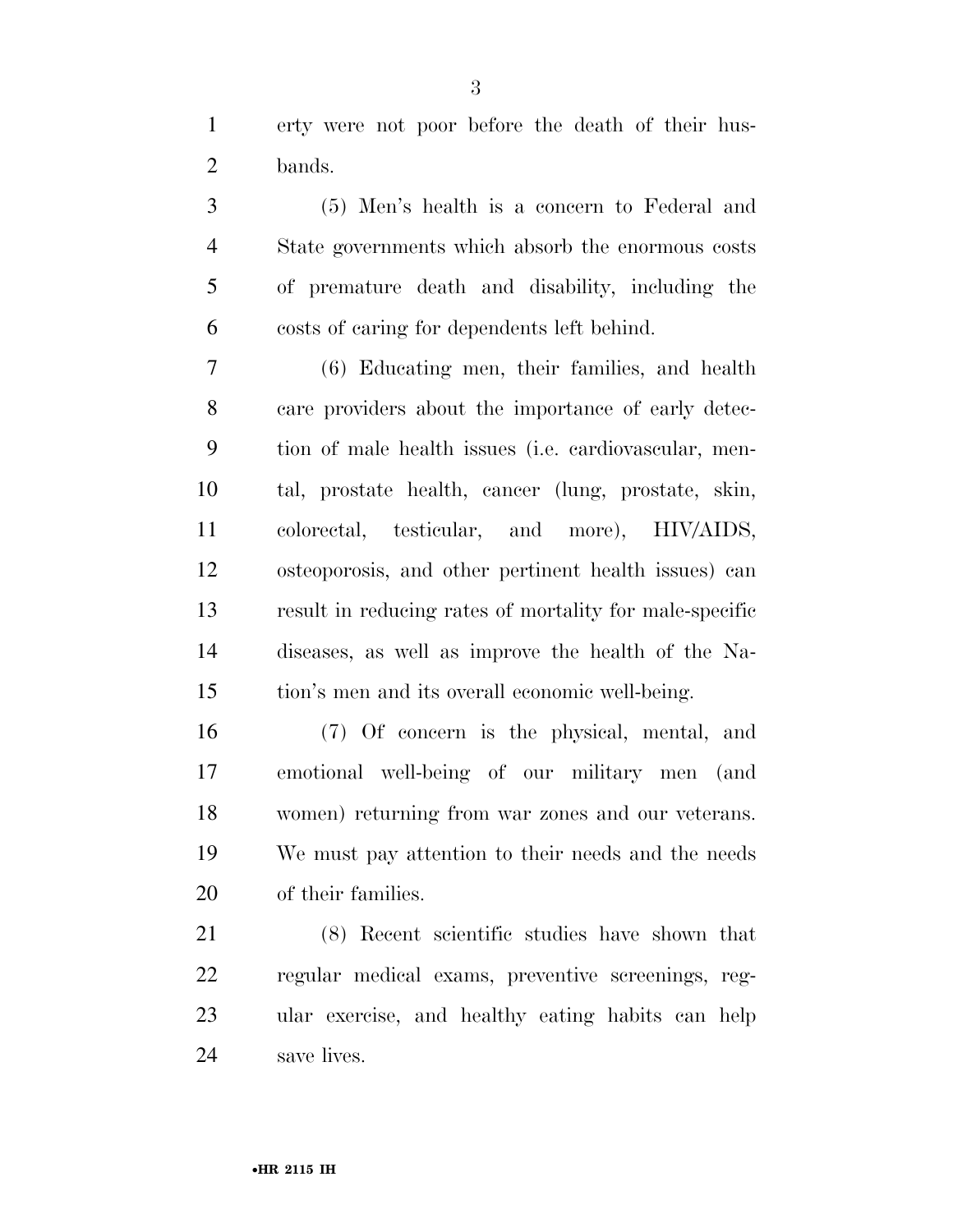| $\mathbf{1}$   | (9) Appropriate use of tests such as prostate-          |
|----------------|---------------------------------------------------------|
| $\overline{2}$ | specific antigen (PSA) exams and blood pressure,        |
| 3              | blood sugar, lipid panel, and colorectal screenings in  |
| $\overline{4}$ | conjunction with clinical exams or self-testing, can    |
| 5              | result in the early detection of many problems and      |
| 6              | in increased survival rates.                            |
| 7              | (10) Men's health is a concern for employers            |
| 8              | who pay the costs of medical care and lose produc-      |
| 9              | tive employees.                                         |
| 10             | $(11)$ Prostate cancer is the most frequently di-       |
| 11             | agnosed cancer in the United States among men, ac-      |
| 12             | counting for 25 percent of all cancer cases—            |
| 13             | $(A)$ over $185,000$ men will be newly diag-            |
| 14             | nosed with prostate cancer this year alone, and         |
| 15             | almost $29,000$ will die;                               |
| 16             | (B) costs associated with prostate cancer               |
| 17             | detection and treatments exceed \$8 billion an-         |
| 18             | nually and represent 8 percent of cancer and            |
| 19             | 0.4 percent of all health-related expenditures in       |
| 20             | the United States;                                      |
| 21             | (C) prostate cancer rates increase sharply              |
| 22             | with age, and more than $\frac{2}{3}$ of such cases are |
| 23             | diagnosed in men age 65 and older;                      |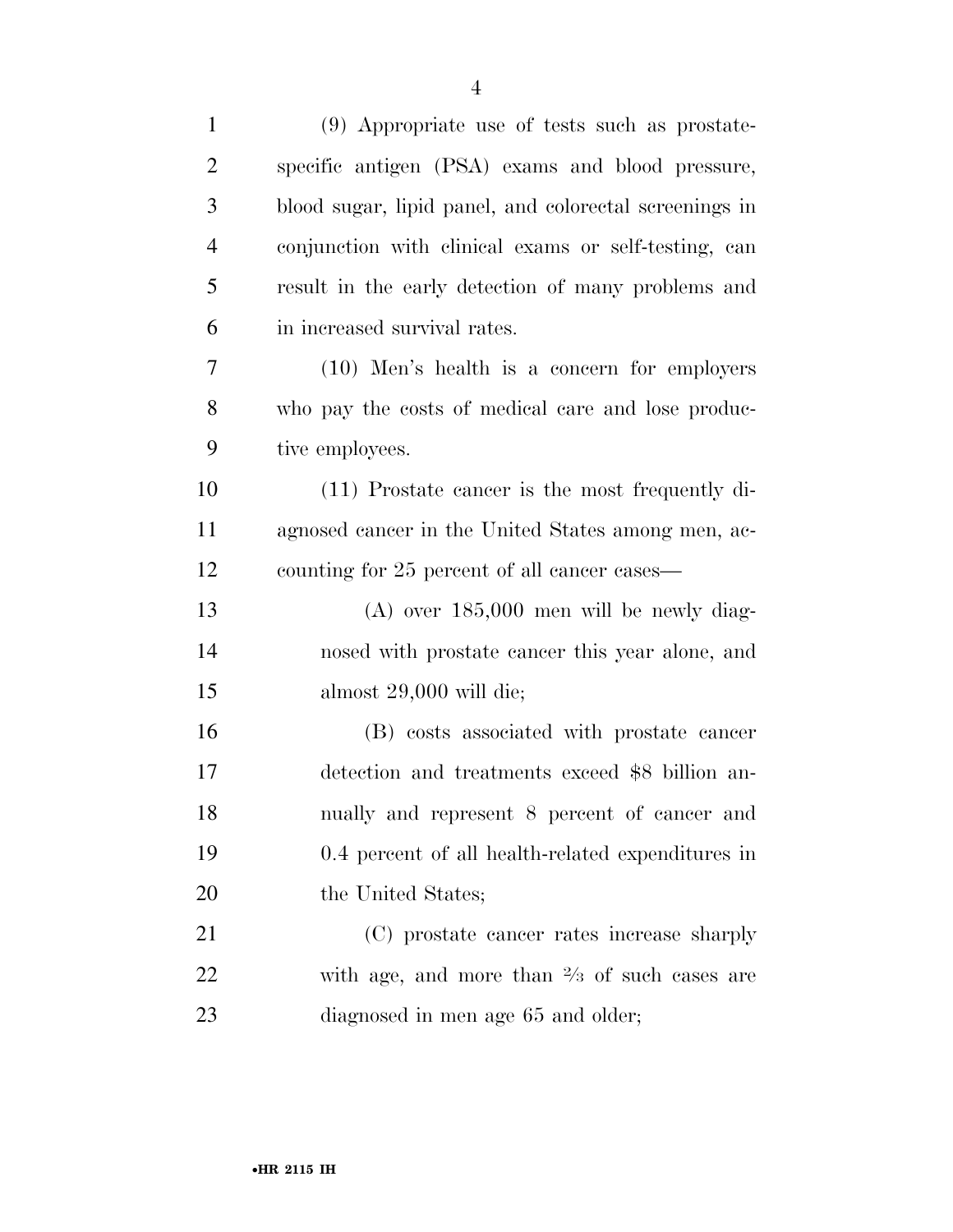| $\mathbf{1}$   | (D) $\frac{2}{3}$ of annual prostate cancer expendi-       |
|----------------|------------------------------------------------------------|
| $\overline{2}$ | tures in the United States are paid for by Medi-           |
| 3              | care; and                                                  |
| $\overline{4}$ | (E) the incidence of prostate cancer and                   |
| 5              | the resulting mortality rate in African-American           |
| 6              | men is twice that of all other men.                        |
| 7              | $(12)$ It is estimated that in 2008, approximately         |
| 8              | $115,000$ men were diagnosed with lung cancer, and         |
| 9              | almost 91,000 of the Nation's men died from lung           |
| 10             | cancer.                                                    |
| 11             | $(13)$ It is estimated that in 2008, approximately         |
| 12             | 54,000 men were diagnosed with colorectal cancer,          |
| 13             | and over 24,000 of the Nation's men died from              |
| 14             | colorectal cancer.                                         |
| 15             | (14) Men make up over half of the diabetes pa-             |
| 16             | tients aged 20 and over in the United States (10.9)        |
| 17             | million men total) and nearly $\frac{1}{3}$ of them do not |
| 18             | know it-                                                   |
| 19             | $(A)$ whereas approximately $21,000,000$                   |
| 20             | Americans are living with diabetes, men are 30             |
| 21             | percent more likely to die from the disease;               |
| 22             | (B) 54 million American people have pre-                   |
| 23             | diabetes and 1.5 million new cases of diabetes             |
| 24             | were diagnosed in 2005; and                                |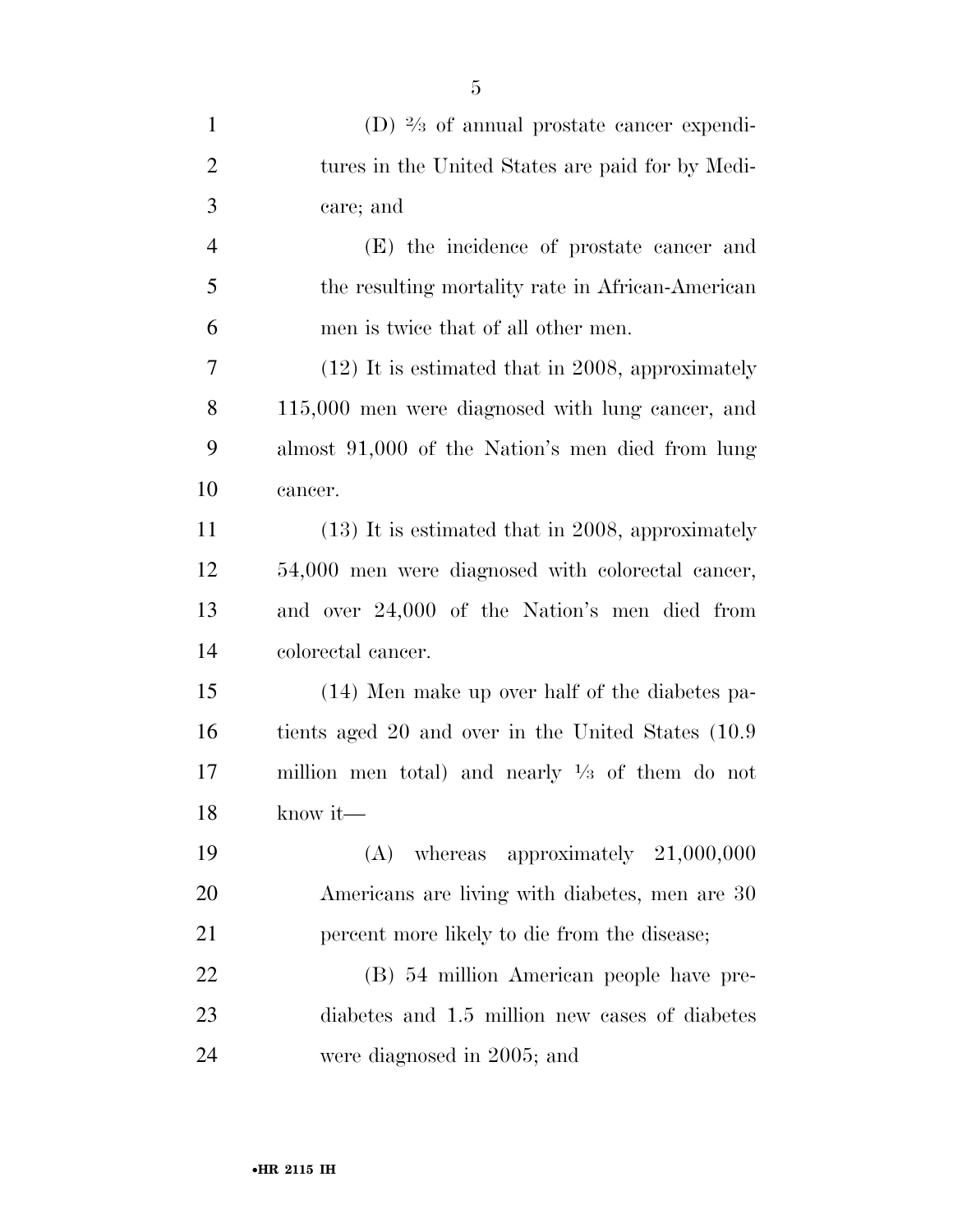(C) people with diagnosed diabetes have medical expenditures that are 2 to 3 times higher than patients without diabetes and the estimated cost of diabetes in 2007 was \$174,000,000, including \$116,000,000 in ex- cess medical expenditures and \$58,000,000 in reduced national productivity. (15) Over 8,000 men, ages 15 to 40, will be di- agnosed this year with testicular cancer, and 380 of these men will die of this disease in 2008. A com-

 mon reason for delay in treatment of this disease is a delay in seeking medical attention after discov-ering a testicular mass.

 (16) Men over the past decade have shown poorer health outcomes than women across all racial and ethnic groups as well as socioeconomic status.

 (17) Establishing an Office of Men's Health is needed to investigate these findings and take further actions to promote awareness of men's health needs.

### **SEC. 3. ESTABLISHMENT OF OFFICE OF MEN'S HEALTH.**

 Title XVII of the Public Health Service Act (42 U.S.C. 300u et seq.) is amended by adding at the end the following: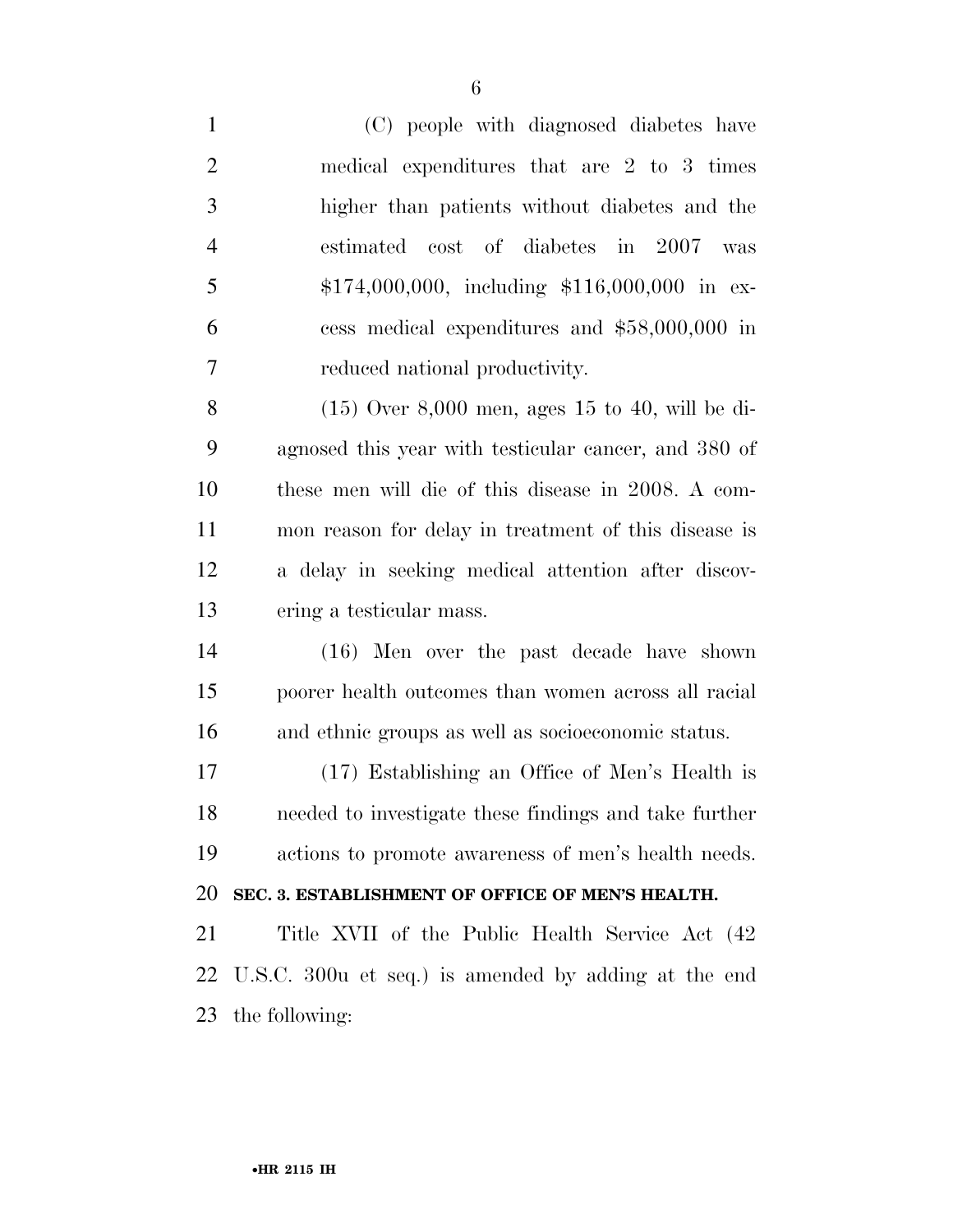**''SEC. 1711. OFFICE OF MEN'S HEALTH.** 

 ''(a) IN GENERAL.—The Secretary shall establish within the Department of Health and Human Services an office to be known as the Office of Men's Health. The Sec-retary shall appoint a director as head of the office.

 ''(b) ACTIVITIES.—The Secretary, acting through the Director of the Office of Men's Health, shall—

 $\langle (1) \rangle$  conduct, support, coordinate, and promote programs and activities to improve the state of men's health in the United States, including by working with the Department of Veterans Affairs, the Department of Defense, and the Federal Em-ployee Health Benefits Plan; and

14  $\qquad$  (2) provide for consultation among offices and agencies of the Department of Health and Human Services for the purposes of—

17  $\langle (A) \rangle$  coordinating public awareness, edu- cation, and screening programs and activities relating to men's health;

20 "(B) coordinating programs and activities under title XVIII of the Social Security Act re- lating to men's health, including prostate can- cer, diabetes, colorectal cancer, cholesterol, and mental health screening programs;

25  $C(C)$  coordinating public awareness pro-grams and activities, including prostate cancer,